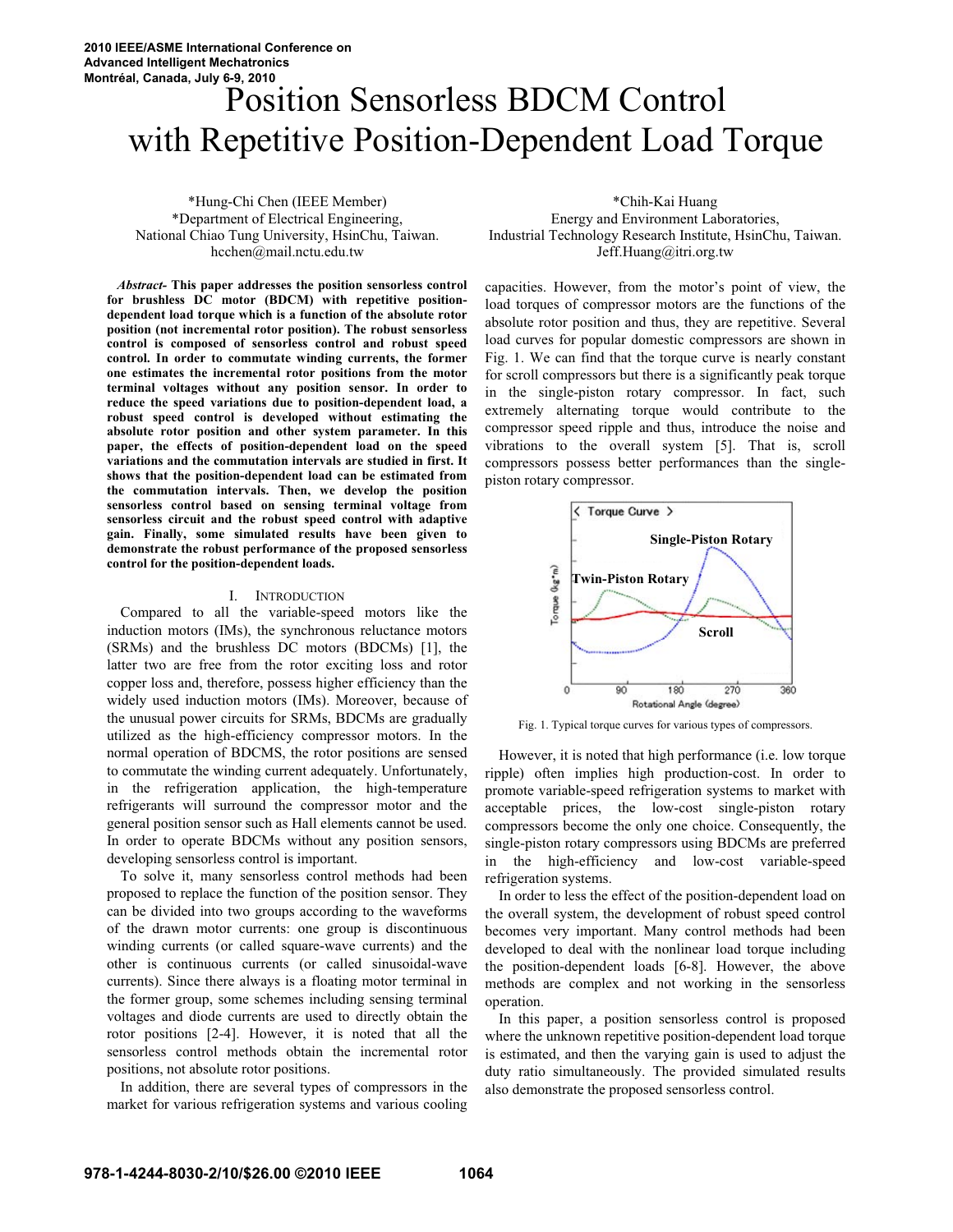# II. POSITION-DEPENDENT LOAD TORQUE

Due to the hermetic and high-temperature environment in refrigerant compressor, it is not easy to directly sense the actual motor position and rotating speed. On the other hand, entire refrigerant system is not suitable to set up in laboratory.

To model the position-dependent characteristics in the experimental system, the illustrated plot for the three-phase Y-connected 4-pole BDCM is shown in Fig. 2 where only equivalent windings  $a_1$ ,  $a_1$ ,  $a_2$ ,  $a_2$  of phase *a* and the magnetic poles of the rotor in the dashed circle are also plotted.

The mass of the copper cylinder is *M* and the stator winding  $a_1$  is fixed at position  $\theta_{r0}$ . Radius *r* is the distance between the center of the aluminum disk and the mounting position of the copper cylinder. When the rotor is rotating, all parts coupled to the shaft are also rotating. Therefore, the gravity force *Mg* of copper cylinder with fixed downward direction may either accelerate or decelerate the motor speed according to the rotor position  $\theta_r$ . It follows that the copper cylinder would contribute to a position-dependent load torque  $T_{L, pd}(\theta_r)$ 

$$
T_{L,pd}(\theta_r) = Mgr \cos \theta_r \tag{1}
$$

It is noted that the average value of the position-dependent load torque  $T_{L, pd}$  ( $\theta_r$ ) over one period is zero. In order to yield the position-dependent characteristics of refrigerant compressors, a constant load torque should be included into the experimental system. Therefore, in the M-G set, the Generator-end terminals are connected to the Y-connected resistors to provide a constant load torque  $T_{L,dc}$  independent of the rotor position  $\theta_r$ .

From the mechanical equation, the generating torque  $T_e$ , the load torque  $T_L$  and BDCM speed  $\omega_r$  are related by

$$
T_e - T_L = J \frac{d\omega_r}{dt} + B\omega_r \tag{2}
$$

where  $B$  is the damping coefficient and  $J$  is the total inertias of the rotor, the coupled disk and the copper cylinder.



Fig. 2. Illustrated plot for position-dependent load torque.

The load torque  $T_L$  can be divided into a constant load torque  $T_{L,dc}$  and an position-dependent ac component  $T_{L,bd}$ with zero average value.

When a 4-pole BDCM coupled with a position-dependent load torque rotates at speed  $\omega_r = d\theta_r / dt = \overline{\omega}_r + \Delta \omega_r$  with averaged speed  $\overline{\omega}_r$ , its generating torque  $T_e$  can also be

divided into dc component *Te*,*dc* and a varying component  $T_{e,ac}$  with zero average value. Then, (2) can be rewritten as

$$
(T_{e,dc} + T_{e,ac}) - (T_{L,dc} + T_{L,pd}) = J \frac{d\omega_r}{dt} + B\omega_r
$$
 (3)

Moreover, in the steady state, all the terms  $B\overline{\omega}_r$ , the dc torque components  $T_{e,dc}$  and  $T_{L,dc}$  in (3) must be cancelled. Due to small damping coefficient *B* and small speed variation  $\Delta \omega_r$ , the damping term  $B\Delta \omega_r$  can be neglected. Therefore, (3) can be simplified and rewritten as

$$
T_{e,ac}(\theta_r) - T_{L,ac}(\theta_r) \approx J \frac{d^2 \theta_r}{dt^2}
$$
 (4)

If we let the generated motor torque  $T_{e,ac}$  vary with the same function  $cos(\theta_r)$  as the position-dependent load torque in (1), the expression in (4) can be simplified as

$$
\Delta T \cos(\theta_r) \approx J \frac{d^2 \theta_r}{dt^2}
$$
 (5)

where  $\Delta T$  is the torque difference between  $T_{e,ac}$  and  $T_{L,bd}$ . However, by integrating (5), the rotor position  $\theta_r(t)$  in *rads* can be approximated as

$$
\theta_r(t) \approx \overline{\omega}_r t - \frac{\Delta T}{J \overline{\omega}_r^2} [1 - \cos(\overline{\omega}_r t)] \tag{6}
$$

$$
\omega_r(t) \approx \overline{\omega}_r - \frac{\Delta T}{J\overline{\omega}_r} \sin(\overline{\omega}_r t) \tag{7}
$$

Some waveforms for the illustrated case ( $\theta_{r0} = \pi/12$ ) are plotted in Fig. 3 where  $e_U$ ,  $e_V$  and  $e_W$  are the induced back-EMFs per phase. In order to possess efficient torque generating capability, BDCMs must draw winding currents  $i_U$ ,  $i_V$  and  $i_W$  synchronized with their back-EMFs  $e_U$ ,  $e_V$ and  $e_W$ , respectively.

In a 4-P BDCM, the electrical angular frequency in *rads*/*sec* is double mechanical angular frequency in *rads*/*sec*. Therefore, within each complete rotating cycle, there are two complete electrical cycles and twelve current commutations for a 4-pole BDCM. It follows that the commutation intervals are  $\pi/6$  mechanical degrees (i.e.  $\pi/3$  electrical degrees), and thus, each commutation instant  $t_k$  in squarecurrent control must occur at the rotor position  $\theta_r$  equal to

$$
\theta_r(t_k) = 2\theta_{r0} + \frac{k\pi}{6}, k \text{ is an integer}
$$
 (8)

From (8), it is noted that the difference of rotor position between consequent commutation position  $\theta_r(t_k)$  and  $\theta_r(t_{k-1})$  is fixed and equal to  $\pi/6$ . By using (6), the fixed position difference  $\theta_r(t_k) - \theta_r(t_{k-1})$  of commutation can be expressed as

$$
\theta_r(t_k) - \theta_r(t_{k-1}) = \frac{\pi}{6}
$$
\n
$$
\approx \overline{\omega}_r \Delta t_k + \frac{\Delta T}{J \overline{\omega}_r^2} [\cos(\overline{\omega}_r t_k) - \cos(\overline{\omega}_r t_k - \overline{\omega}_r \Delta t_k)]
$$
\n(9)

where  $\Delta t_k$  (=  $t_k - t_{k-1}$ ) denotes the commutation interval between each commutation instant. By applying the common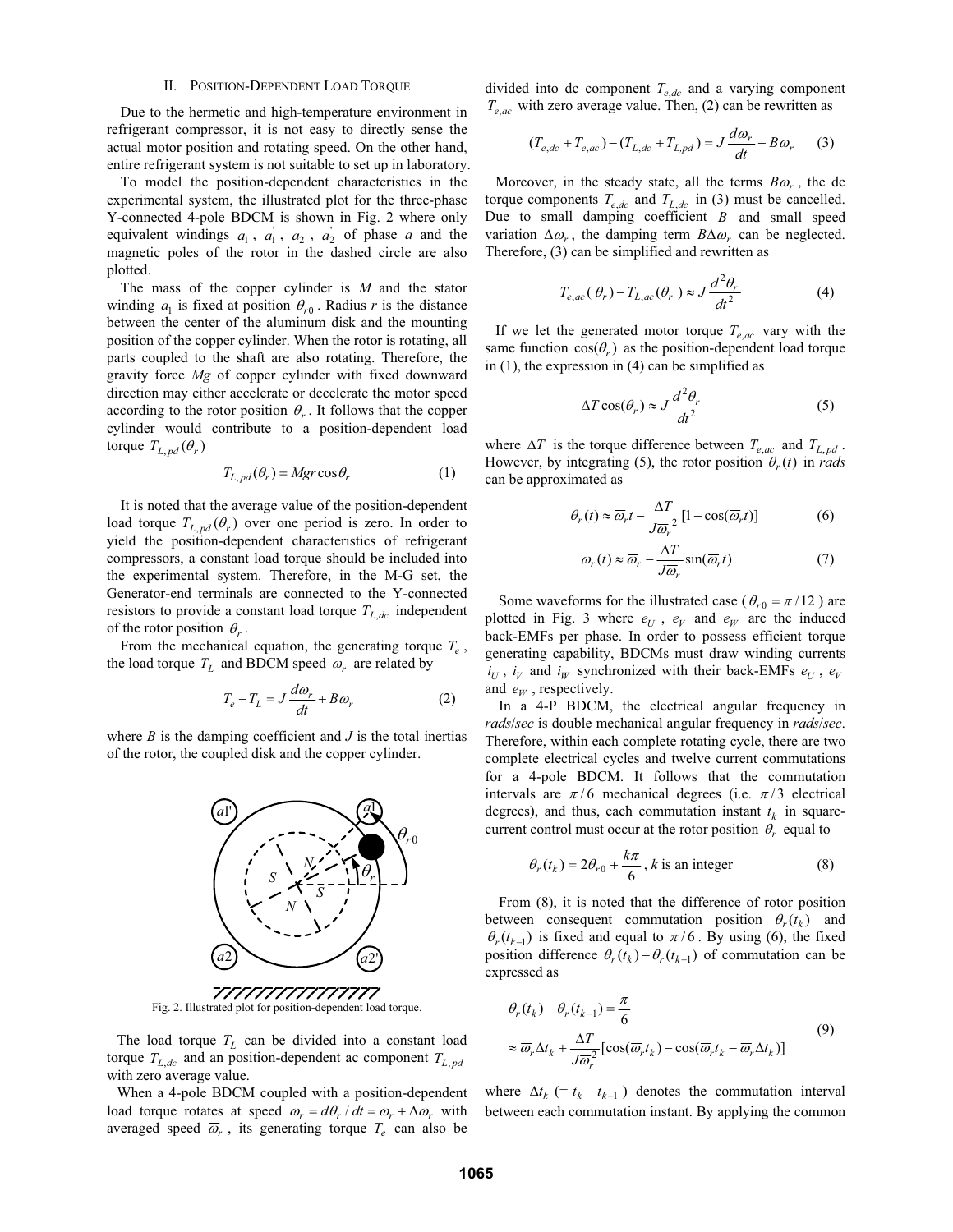equality  $\cos(A - B) = \cos A \cos B + \sin A \sin B$ , (9) can be rewritten as

$$
\frac{\pi}{6} \approx \overline{\omega}_r \Delta t_k + \frac{\Delta T}{J \overline{\omega}_r^2} A[\cos(\overline{\omega}_r t_k - \phi)] \tag{10}
$$

where

$$
A = \sqrt{\left[1 - \cos(\overline{\omega}_r \Delta t_k)\right]^2 + \sin(\overline{\omega}_r \Delta t_k)^2}
$$
 (11)

and

$$
\phi = \tan^{-1}\left[\frac{\sin(\overline{\omega}_r \Delta t_k)}{1 - \cos(\overline{\omega}_r \Delta t_k)}\right]
$$
(12)

By considering the actual case, the product of  $\overline{\omega}_r \Delta t_k$ would fluctuate around  $\pi/6$  which leads to the following useful approximation

$$
\cos(\overline{\omega}_r \Delta t_k) \approx \cos(\frac{\pi}{6}) \approx 0.866 \tag{13}
$$

By replacing (13) into (11) and (12), we can obtain  $A \approx 0.52$  and  $\phi \approx 5\pi/12$ . Therefore, (10) can be rearranged as

$$
\Delta t_k \approx \frac{\pi}{6\overline{\omega}_r} - \frac{0.52\Delta T}{J\overline{\omega}_r^3} [\cos(\overline{\omega}_r t_k - \frac{5\pi}{12})] \tag{14}
$$

However, we can expand (14) to become a time-delay expression form as

$$
\cos(\overline{\omega}_r t_{k-m}) \approx \cos(\overline{\omega}_r t_k - \frac{m\pi}{6})
$$
 (15)

where *m* must be an integer. Consequently, the commutation interval  $\Delta t_k$  in (14) can be rewritten as either

$$
\Delta t_k \approx \frac{\pi}{6\overline{\omega}_r} - \frac{0.52\Delta T}{J\overline{\omega}_r^3} [\cos(\overline{\omega}_r t_{k-2})] \tag{16}
$$

or

$$
\Delta t_k \approx \frac{\pi}{6\overline{\omega}_r} - \frac{0.52\Delta T}{J\overline{\omega}_r^3} [\cos(\overline{\omega}_r t_{k-3})] \tag{17}
$$

From (16) and (17), we can find that the current commutation interval  $\Delta t_k$  can be seen as a time-delay function of  $cos(\overline{\omega}_r t_k)$ . On the other hand, it means that the position-dependent load torque  $\Delta T \cos(\overline{\omega}_r t_k)$  can be observed either from the future commutation period  $\Delta t_{k+2}$ or from  $\Delta t_{k+3}$ .

$$
\Delta T \cos(\overline{\omega}_r t_k) \approx \frac{\pi J \overline{\omega}_r^2 - J \overline{\omega}_r^3 \Delta t_{k+2}}{0.52} \tag{18}
$$

or

$$
\Delta T \cos(\overline{\omega}_r t_k) \approx \frac{\pi J \overline{\omega}_r^2 - J \overline{\omega}_r^3 \Delta t_{k+3}}{0.52} \tag{19}
$$



However, estimation from future information is not practical. In steady state, the position-dependent torque is repetitive, and each commutation interval can be assumed to be equal to the previous twelfth commutation interval i.e.  $\Delta t_k = \Delta t_{k-12p}$  where *p* is an integer. Therefore, in order to obtain practical implementation, (18) and (19) can be simplified to obtain the following practical equations

$$
\Delta T \cos(\overline{\omega}_r t_k) \propto \frac{\pi}{6} - \overline{\omega}_r \Delta t_{k-9}
$$
 (20)

$$
\Delta T \cos(\overline{\omega}_r t_k) \propto \frac{\pi}{6} - \overline{\omega}_r \Delta t_{k-10}
$$
 (21)

where the current load torque difference  $\Delta T \cos(\overline{\omega}_r t_k)$  is proportional to the deviation of the product  $\overline{\omega}_r \Delta t_{k-9}$  or  $\overline{\omega}_r \Delta t_{k-10}$  from  $\pi/6$ .

# III. POSITION SENSORLESS CONTROL

The system configuration of the proposed robust sensorless control is plotted in Fig. 4. The main difference between the conventional sensorless control and the proposed robust sensorless control is that the control signal *cont v* is yielded by the product of the output of the speed control and the adaptive gain  $G_k$  [4]. That is, the conventional sensorless control can be seen as the special case of the robust sensorless control plotted in Fig.5 with fixed unity gain  $G_k = 1$ .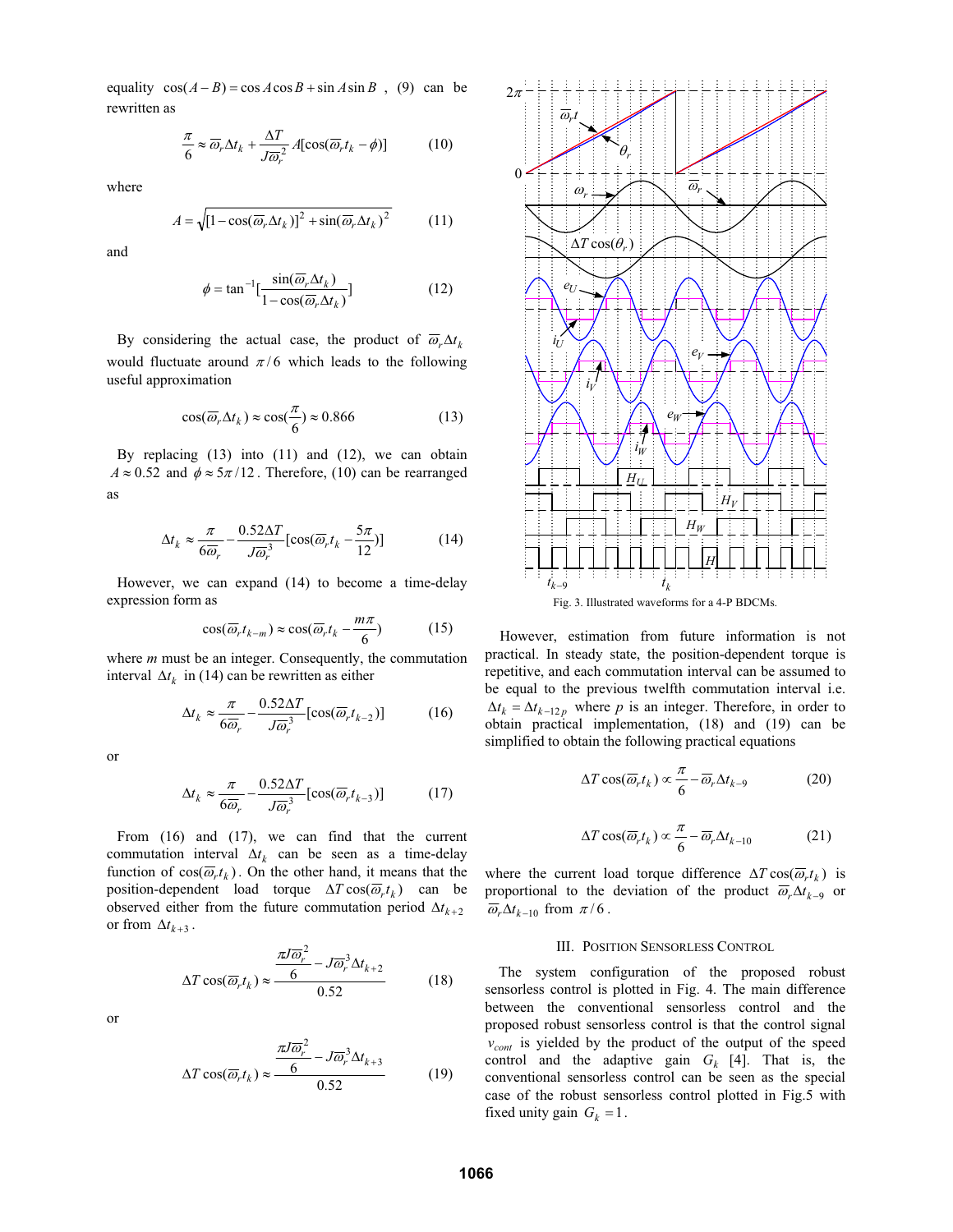

Fig. 4. System configuration of the proposed robust sensorless controller.

## *A. Sensorless Starting Strategy*

The starting strategy used in the sensorless control can be divided into three modes: agitation mode, alignment mode and synchronization mode. Before the motor rotating in agitation mode, the sleeping refrigerant is initially agitated to be flowing easily, and then, the rotor is forced to locate in a given position in alignment mode with commutation state F shown in Table I. In synchronizing mode, the six commutation signals  $G_U \sim G_{\overline{W}}$  start generating and changing with the series  $A \Rightarrow B \Rightarrow C \Rightarrow D \Rightarrow E \Rightarrow F \Rightarrow A...$  to draw winding currents to compose a synchronous rotating magnetic field with increasing speed. Once the rotor reaches to some speed at which the sensorless circuits are able to function well, the speed loop turn to work to generate the six commutation signals according to the sensorless commutation table in Table I.

Table I: Sensorless commutation table

| <b>States</b> | $(H_{U} H_{V} H_{W})$ | $S_U$      | $S_{\overline{W}}$ | $S_V$      | $S_{\overline{U}}$ | $S_W$      | $S_{\overline{\nu}}$ |
|---------------|-----------------------|------------|--------------------|------------|--------------------|------------|----------------------|
| А             | (011)                 | <b>OFF</b> | ON                 | <b>PWM</b> | <b>OFF</b>         | <b>OFF</b> | OFF                  |
| B             | (010)                 | <b>PWM</b> | ON                 | <b>OFF</b> | <b>OFF</b>         | <b>OFF</b> | OFF                  |
| C             | (110)                 | <b>PWM</b> | <b>OFF</b>         | <b>OFF</b> | <b>OFF</b>         | <b>OFF</b> | <b>ON</b>            |
| D             | (100)                 | <b>OFF</b> | <b>OFF</b>         | <b>OFF</b> | <b>OFF</b>         | <b>PWM</b> | ON                   |
| E             | $(1\;0\;1)$           | <b>OFF</b> | <b>OFF</b>         | <b>OFF</b> | ON                 | <b>PWM</b> | OFF                  |
| F             | (0 0 1)               | <b>OFF</b> | OFF                | <b>PWM</b> | ON                 | <b>OFF</b> | OFF                  |

#### *B. Sensorless Circuit*

The alternative rotor position signals  $H_U$ ,  $H_V$  and  $H_W$ are generated from sensing the terminal voltages  $V_U$ ,  $V_V$ and  $V_W$  through the sensorless circuit as shown in Fig. 5. In order to commutate currents without any position sensor, the used sensorless circuit can be divided into three stages: 90<sup>o</sup> phase shifting stage, dc filtering stage and PWM filtering stage. The first stage obtains alternative position signals from  $90^\circ$  shifting the sensed floating terminal voltage by the lowpass filter. The latter two stages are designed to attenuate the undesired low-frequency and PWM components from the sensed terminal voltages [4].



Fig. 5. Sensorless circuits.

#### *C. Sensorless Speed Estimation*

Unlike the conventional speed loop where the controller output directly controls the output voltage, an varying gain  $G_k$  is included to change the control signal  $v_{cont}$  according to the position-dependent load torque. After using the exclusive-or (XOR) operator, the three position signals are combined to single position signal *H* . Then, each commutation period  $\Delta t_k$  can be directly obtained from counting the duration between each rising/falling edge of position signal *H* . For 4-pole BDCMs, the average speed  $\omega_{rk}$  in *rpm* can be calculated from the commutation period  $\Delta t_k$  by

$$
\omega_{rk} = \frac{60}{\sum\limits_{n=0}^{11} \Delta t_{k-n}}\tag{22}
$$

#### *D. Robust Speed Control*

Based on (20), the profile of the position-dependent load torque  $\Delta T(\theta_r)$  can be estimated from the commutation period  $\Delta t_k$ . It implies that by generating adequate gain  $G_k$ , we can vary the PWM duty ratio and thus, change the winding currents and motor torque in order to oppose to the position-dependent load torque. For simplicity, the adaptive gain  $G_k$  can be obtained by

$$
G_k = 1 + \sum_{m=0}^{k} \left[ W(\frac{\Delta t_{m-9}}{\sum\limits_{n=0}^{11} \Delta t_{m-n}} - \frac{1}{12}) \right]
$$
 (23)

where the weighting factor  $W$  is used to adjust the gain sensitivity to  $\Delta t_k$ . It is noted that no motor parameters can be fond in (23). It follows that the proposed robust sensorless control possesses good parameter insensibility.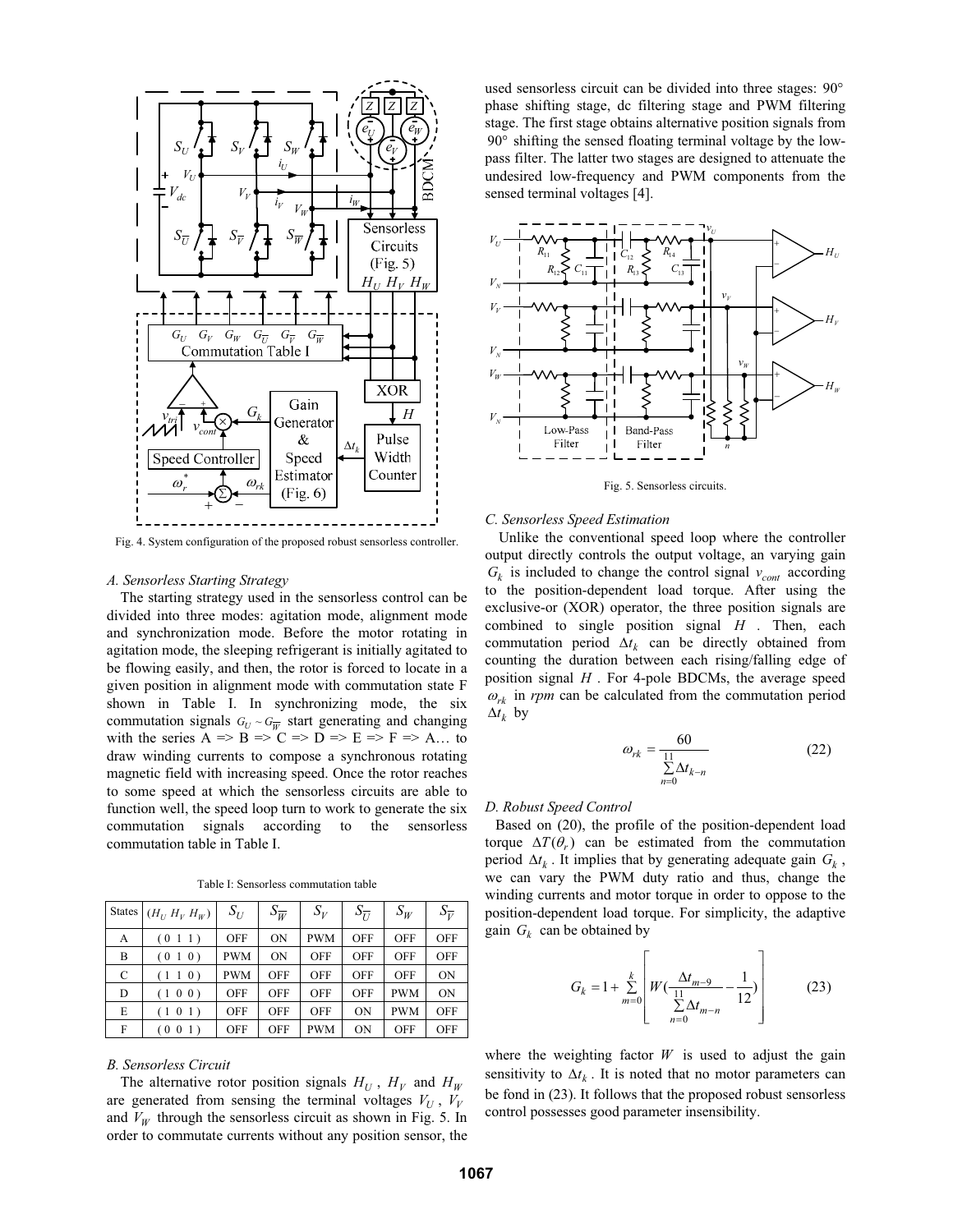

Fig. 6. Gain generator and speed estimation.

## IV. SIMULATION RESULTS

From (19) and Fig. 5, we can find that the proposed sensorless control with fixed unity gain  $G_k = 1$  is analogous to the conventional speed control for BDCM. The simulated waveforms are plotted in Fig. 7 where the proportionalintegral (PI) type is used in the speed controller. Some nominal values and circuit elements are listed in Table II.

| Table II: Simulated parameters  |                            |  |  |  |
|---------------------------------|----------------------------|--|--|--|
| Stator resistance               | $0.7\Omega$                |  |  |  |
| Stator inductance               | $Lq = 10.5mH$ , $Ld = 4mH$ |  |  |  |
| Voltage constant (Line-to-Line) | 23.63 $mV_{rms}/r$ pm      |  |  |  |
| Pole number                     | 4 pole                     |  |  |  |
| Motor inertia                   | 0.0004 $Kg - m^2$          |  |  |  |
| DC link voltage                 | 300V                       |  |  |  |
| <b>PWM</b> frequency            | 5kHz                       |  |  |  |
| Average load torque             | 1 Nm                       |  |  |  |

From Fig. 7(a), we can find that the actual speed  $\omega_r$ deviates from the speed command  $\omega_r^*$  due to the repetitive position-dependent load torque in Fig. 7(b). We also can find that the load torque is position-dependent function  $T_L = 1 + 0.5 \cos \theta_r$  (N-m) from Fig. 7(b) and Fig. 7(c). Owing to the position-dependent load torque, speed estimation delay at high speed is smaller than that at low speed, the speed ripples are about 120*rpm* and 100*rpm* at  $\omega_r^* = 1200$ *rpm* and  $\omega_r^* = 1500$ *rpm*, respectively. In Fig. 7(d), it is noted that the control signal  $v_{cont}$  fluctuates according to the speed error between the speed command  $\omega_r^*$  and the

speed estimation  $\omega_{rk}$ . In addition, the control signal  $v_{cont}$  is almost at its valley and peak when the load torque is near its maximum and minimum values, respectively. It means that the control signal  $v_{cont}$  adjusts by itself to resist the positiondependent load torque. However, such adversity would aggravate the speed ripple. Therefore, we propose the robust sensorless control to alleviate the speed ripple due to the position-dependent load torque.



Fig. 7. Simulated waveforms with fixed unity gain  $G_k = 1$  due to the change of speed command  $\omega_r^*$  from 1200*rpm* to 1500*rpm*: (a) actual speed  $\omega_r$  and the estimated speed  $\omega_{rk}$ ; (b) position-dependent load torque  $T_L$ ; (c) rotor position  $\theta_r$  and (d) control signal  $v_{cont}$ .

To evaluate the proposed robust sensorless control, some simulated results with the same controller parameter as Fig. 8 are illustrated in Fig. 8 where varying gain  $G_k$  is included. Compared with the speed ripple in Fig. 7(a), the speed variation in Fig. 8(a) is reduced to about near zero with the same speed controller parameter and the same speed estimation delay. It demonstrates that the developed algorithms in (16) through (20) make the sensorless operation possess robust speed performance to the positiondependent load torque.

From Fig. 8(b) and Fig. 8(d), the gain  $G_k$  reflects the useful estimation of the load torque  $T_L$  which can help the speed controller to reverse the adversity in Fig. 8(b) and Fig. 8(d). That is, by complying with the system stability, we can adequately set the weighing factor  $W$  in (23) as large as possible to adjust the final control signal  $v_{cont}$  in phase with the load torque variations. From Fig. 8(e), we can find that the control signal  $v_{cont}$  fluctuates effectively to generate motor torque to position-dependent load torque.